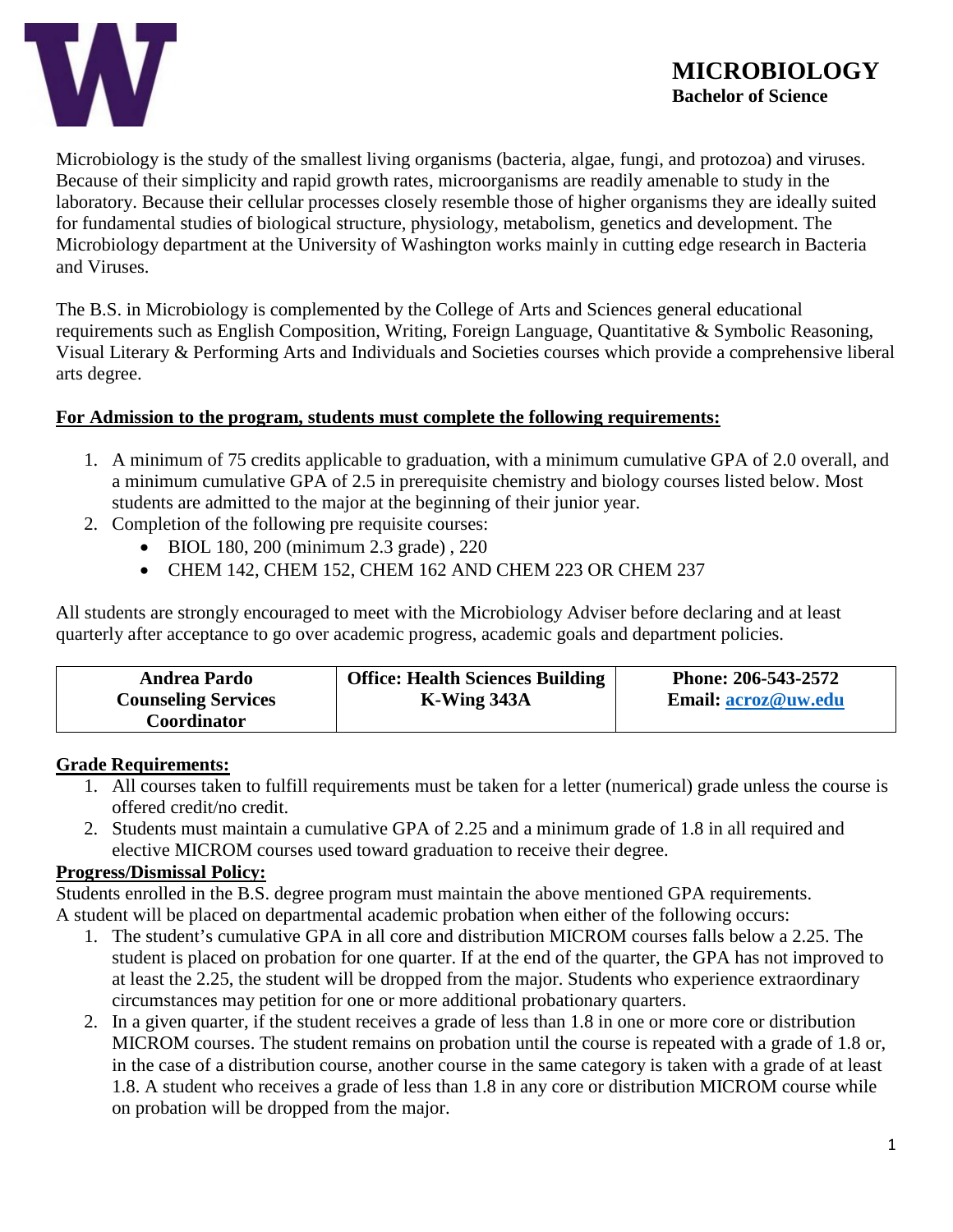

## **CHEMISTRY** - Choose One Option:

- **1. CHEM 142, 152, 162 (5, 5, 5) AND CHEM 223,** 224 **(4, 4)**
- **2. CHEM 142, 152, 162 (5, 5, 5) AND CHEM 237,** 238, 239 **(4, 4, 4)**

Only the first organic chemistry course is required. Organic chemistry labs are not required for the major. Students may also use Honors chemistry sequences to fulfill major requirements.

BIOCHEMISTRY: Choose One Option:

- **1. BIOC 405, 406 (3, 3)**  Intro to Biochemistry I & II
- **2. BIOC 440, 441, 442 (4, 4, 4)** Biochemistry I, II, III

Please note that CHEM 224, 238, and 239 are not required but may be needed, depending on which BIOC series you wish to pursue and your goals for post graduate work.

## **BIOLOGY**

1. **BIOL 180, 200\*\*, 220 (5, 5, 5)** Introductory Biology I, II, III

\*BIOL 200 requires a grade of 2.3 for the major. \*BIOL 200 requires CHEM 152 as a pre-requisite or corequisite.

**MATHEMATICS** – Choose One Option of the five below:

Calculus:

- **1. MATH 112 (5)** Application of Calculus to Business and **Economics**
- **2. MATH 124 (5)** Calculus with Analytic Geometry I

Statistics:

- **3. Q SCI 381 (5)** Introduction to Probability and Statistics
- **4. STAT 220 (5)** Principles of Statistical Reasoning
- **5. STAT 311 (5)** Elements of Statistical Methods

Please note that calculus series is strongly recommended for students pursuing graduate work. MATH 124, 125, 126  $(5, 5, 5)$ 

Also acceptable QSCI 291, 292 AND Q SCI 381 (5, 5, 5)

**PHYSICS** – Choose One Option:

- 1. **PHYS 114, 115 (4, 4)** General Physics I & II
- 2. **PHYS 121, 122 (5, 5)** Mechanics, Electromagnetism

Freshman Year: Typically students will complete Inorganic Chemistry and Math requirements this year along with other general education requirements.

Sophomore Year: Students should complete Introductory Biology, begin Organic Chemistry and continue general education courses.

Junior and Senior Years: Students will typically start MICROM core and distribution courses, start Physics or Biochemistry, participate in research, finish any remaining general education requirements, or graduate or professional school requirements.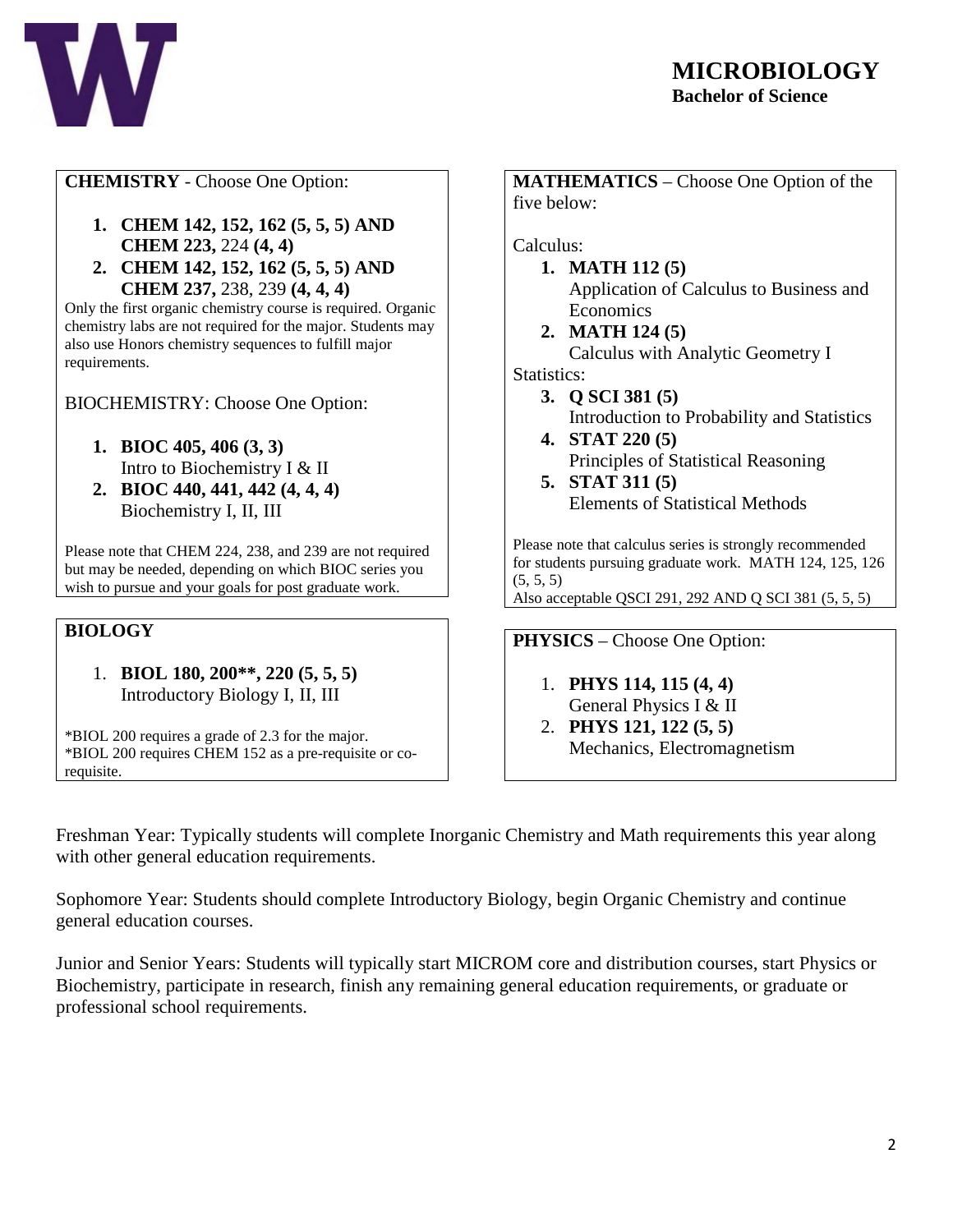

Microbiology Core and Distribution Courses:

MICROM CORE (8 Credits):

- **1. MICROM 410 (3) Fundamentals of Microbiology** *Fall*
- **2. MICROM 402 (3) Fundamentals of General Microbiology Lab** *Fall, Spring*
- **3. MICROM 496 (2) Library Research Paper** *all quarters*

## Distribution Courses:

- Total of 28 Credits from the following distribution groups AND electives.
- Choose **ONE** course from each of the **FOUR** distribution groups
- Two courses must have a lab component
- 1. Medical Microbiology

**IMMUN 441 (4) Immunology** *Fall* **MICROM 442 (3) Medical Bacteriology Lecture** *Winter* **MICROM 443 (3) Medical Bacteriology Lab** *Fall, Winter* **MICROM 460 (3) Medical Mycology and Parasitology Lecture** *Spring* **MICROM 461 (2) Medical Mycology and Parasitology Lab** *Spring*

- 2. Virology **MICROM 445 (3) Medical Virology** *Spring* **MICROM 450 (3) Molecular Biology of Viruses** *Winter*
- 3. Diversity and Ecology **MICROM 412 (3) Prokaryotic Diversity** *Spring* **MICROM 435 (3) Microbial Ecology** *Autumn* **ENV H 409 (3) Microbiome & Environmental Health** *Spring*
- 4. Genetics and Molecular Biology **MICROM 411 (4) Bacterial Genetics w/ Lab** *Winter* **MICROM 431 (3) Prokaryotic Recombinant DNA Techniques Lab** *Winter* **PLUS GENOME 361 (3) Fundamentals of Genetics and Genomics** *all quarters* **OR GENOME 371 (5) Introductory Genetics** *Fall*

2 Lab Courses:

MICROM 411 MICROM 431 MICROM 443 MICROM 461\* (\*requires 460)

IT IS YOUR RESPONSIBILITY TO REGULARLY ASSESS YOUR DEGREE PROGRESS BY REFRESHING AND CHECKING YOUR DEGREE AUDIT. Should you have a question or notice a discrepancy, it is your responsibility to address this with a Department of Microbiology Adviser. This list is not a comprehensive handout of your requirements, you must consult your degree audit.

Please see the department website for the following:

- Departmental Honors Option (2 quarters of MICROM 495 and MICROM 496 based on your work)
- Department Awards and Scholarships (available fall and spring quarters to declared majors)